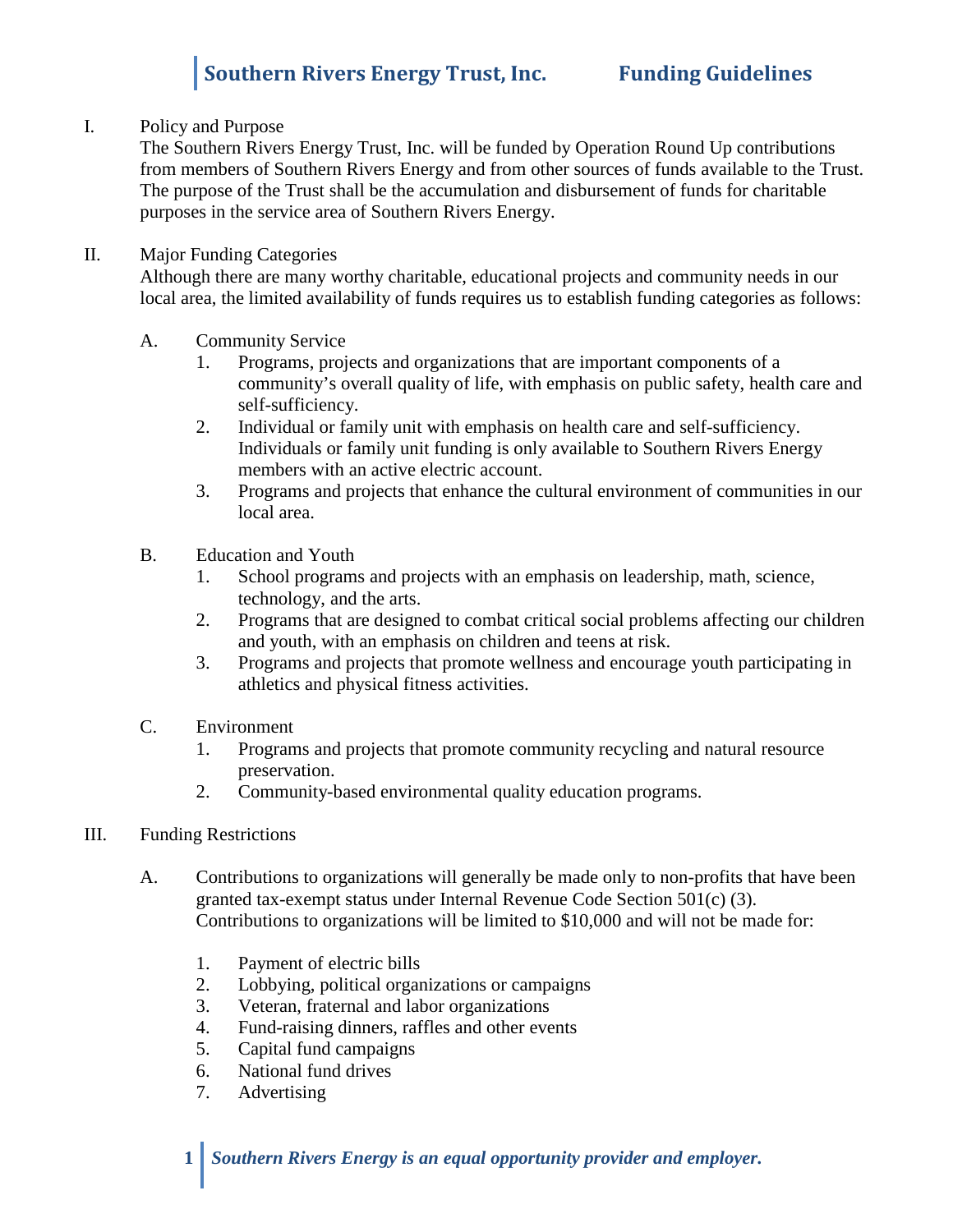## **Southern Rivers Energy Trust, Inc. Funding Guidelines**

- 8. General operating expenses for public or private entities
- 9. Pageants, field trips, and athletic or academic tournaments.
- 10. Reimbursement of projects that have already been completed
- 11. Churches and religious organizations (except for church affiliated programs when there is a direct community impact involved).

Applicant must provide a minimum of two quotes for requested equipment or services along with some form of financials. Applications without this information will not be considered.

- B. Contributions to individuals/family units will be limited to \$5000. When the board determines a request in keeping with the purpose and spirit of the Trust and their set of guidelines, this contribution could be raised to an amount not to exceed \$10,000 with a 2/3 majority vote of the board present. Generally, contributions to individuals/family units will not be made for:
	- 1. Mortgage
	- 2. Rent and deposits
	- 3. Recurring automobile expenses, such as fuel or monthly payments
	- 4. Credit card bills
	- 5. Utility bills (electric, telephone, water, gas, sanitation)
	- 6. Food
	- 7. Political campaigns and causes
	- 8. Taxes
	- 9. Home insurance
	- 10. Cosmetic dental expenses
	- 11. On-going monthly household expenses

Proof of home ownership must be provided from individuals/families requesting assistance for anything that changes the physical integrity of the home (i.e. home repairs, maintenance, and construction).

Applicant must provide a minimum of two quotes for requested equipment or services along with some form of financials. Applications without this information will not be considered.

- C. Groups and individuals are not eligible to apply for assistance more than once within a two-year period, whether approved or denied.
- IV. Evaluation Factors
	- A. The following factors will be considered in the evaluation of all funding requests:
		- 1. The documented critical needs of an individual or family unit.
		- 2. Potential benefit to area residents and the entire community.
		- 3. Level of community support for the program or project or the organization requesting the funds.